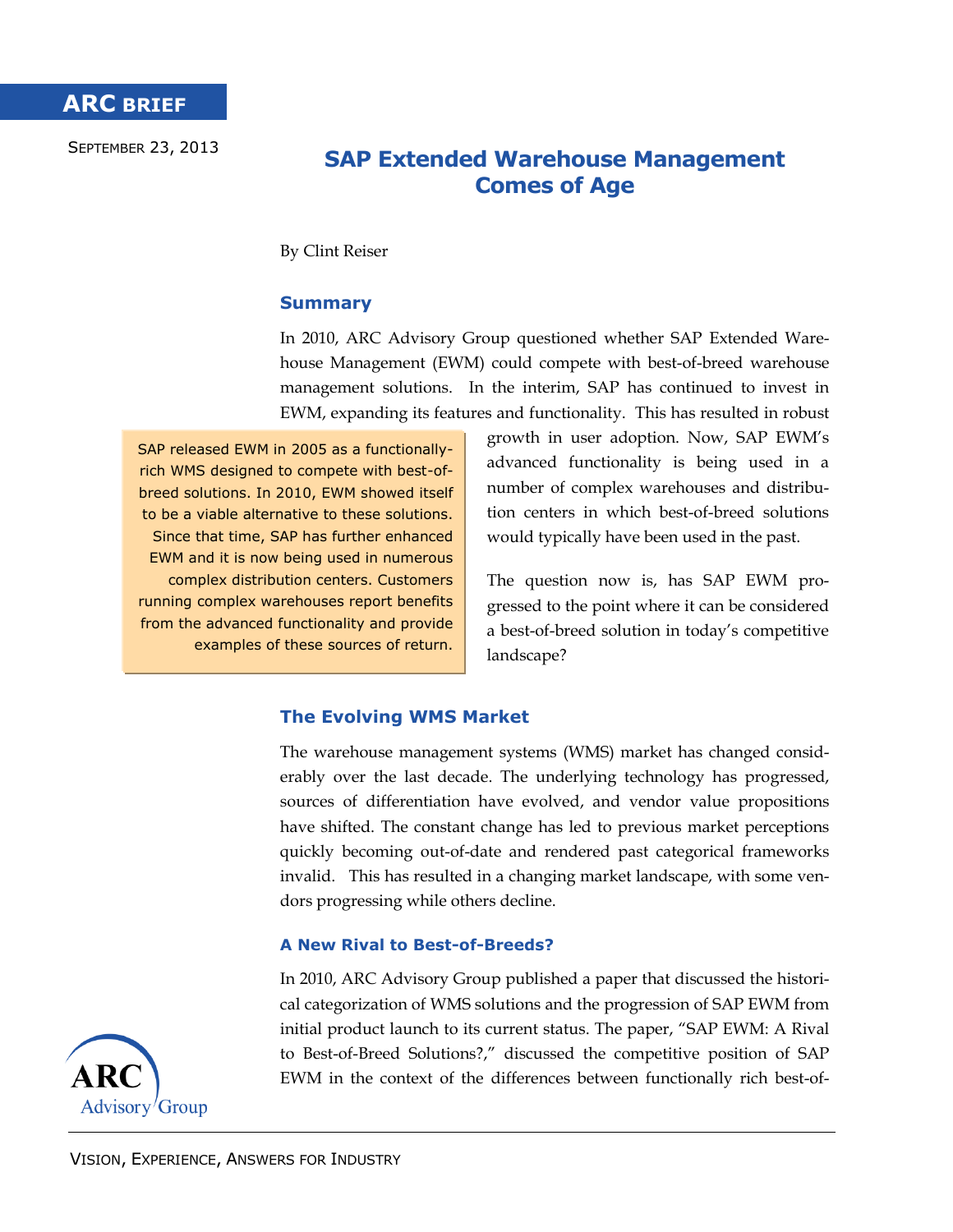breed WMS solutions and lower-cost ERP WMS solutions. It examined differences between these solution categories across numerous dimensions.

ERP-type solutions have typically been implemented in simpler warehouses, providing return on investment (ROI) through inventory visibility improvements and back-end system integration. In contrast, best-of-breed type solutions have been implemented in large, complex distribution cen-

In 2005, SAP released its Extended Warehouse Management (EWM) solution that it designed to meet the needs of complex warehouses and aspired to be competitive with best-of-breed solutions.

EWM features include best-of-breed type functionality that enables labor efficiencies. ters (DCs) and provided ROI through labor efficiency improvements. The best-of-breed category offered extensive breadth and depth of functionality to justify its higher total cost. Examples of the advanced functionality include slotting optimization, warehouse business intelligence tools, and warehouse control or material handling integration capabilities. Meanwhile, the ERP type of solution offered more limited functionality, but at a lower price point.

In 2005, SAP released its Extended Warehouse Management (EWM) solution designed to meet the needs of complex warehouses. The company's goal was to attain competitiveness with best-of-breed solutions.

EWM features included best-of-breed type functionality that enables labor efficiencies. Some of the more prevalent features include slotting, labor management, and the Material Flow System (MFS). From 2008 to 2009, the number of live customers and live sites grew exponentially. By 2010, customers across numerous industries and a range of warehouse environments had implemented EWM and ARC was hearing about an increasing number of customer success stories.

### **The WMS Evolution Continues**

The WMS market has continued to evolve. WMS users are consolidating their IT landscape and others are looking for a standardized company-wide warehouse strategy. Increasingly, WMS providers have developed supply chain execution (SCE) platforms and promoted these platforms for their user benefits. These include standardization, integration, and a lower total

*This paper was written by ARC Advisory Group on behalf of SAP. The opinions and observations stated are those of ARC Advisory Group. For further information or to provide feedback on this paper, please contact the author at creiser@arcweb.com.*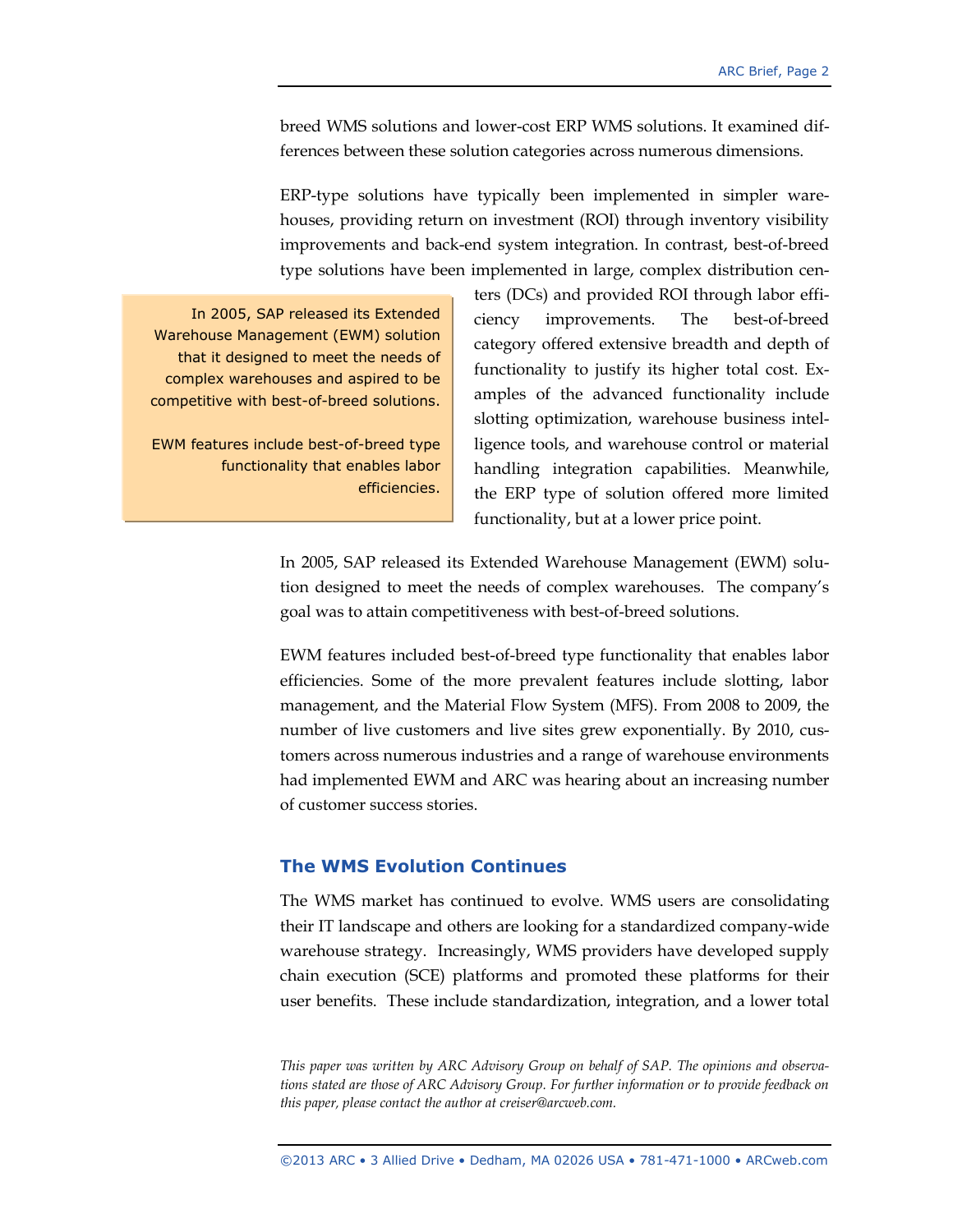cost of ownership. At the same time, many suppliers have continued to increase the features and functionality included within their WMS solutions.

### **Enhancements to SAP EWM**

SAP has continued to invest in EWM with feature and functionality expansions that meet the needs of complex warehouse environments. The recent EWM release included enhancements such as a graphical dock appointment scheduling cockpit for managing incoming and outgoing warehouse deliveries. This feature also includes a web user interface for transportation providers to access the system. In addition, the release includes a crossdistribution center performance dashboard that provides a graphical display of warehouse performance indicators for DC comparison and analysis. This feature is particularly valuable to customers with multiple DCs looking to support a company-wide warehouse strategy. Other enhancements include the ability to handle stock in different units of measure through warehouse processes, pick-by-voice enhancements, and outbound order processing improvements.



## **WMS Continuum**

#### **Chronological Progression of SAP EWM along the WMS Continuum**

SAP also improved its SCE integration capabilities with enhanced integration between SAP TM, ERP, and EWM. The enhancements integrate order processing, transportation planning, and warehouse execution processes. This helps users streamline delivery order processing, cost settlement, and freight order cancellation, among other benefits.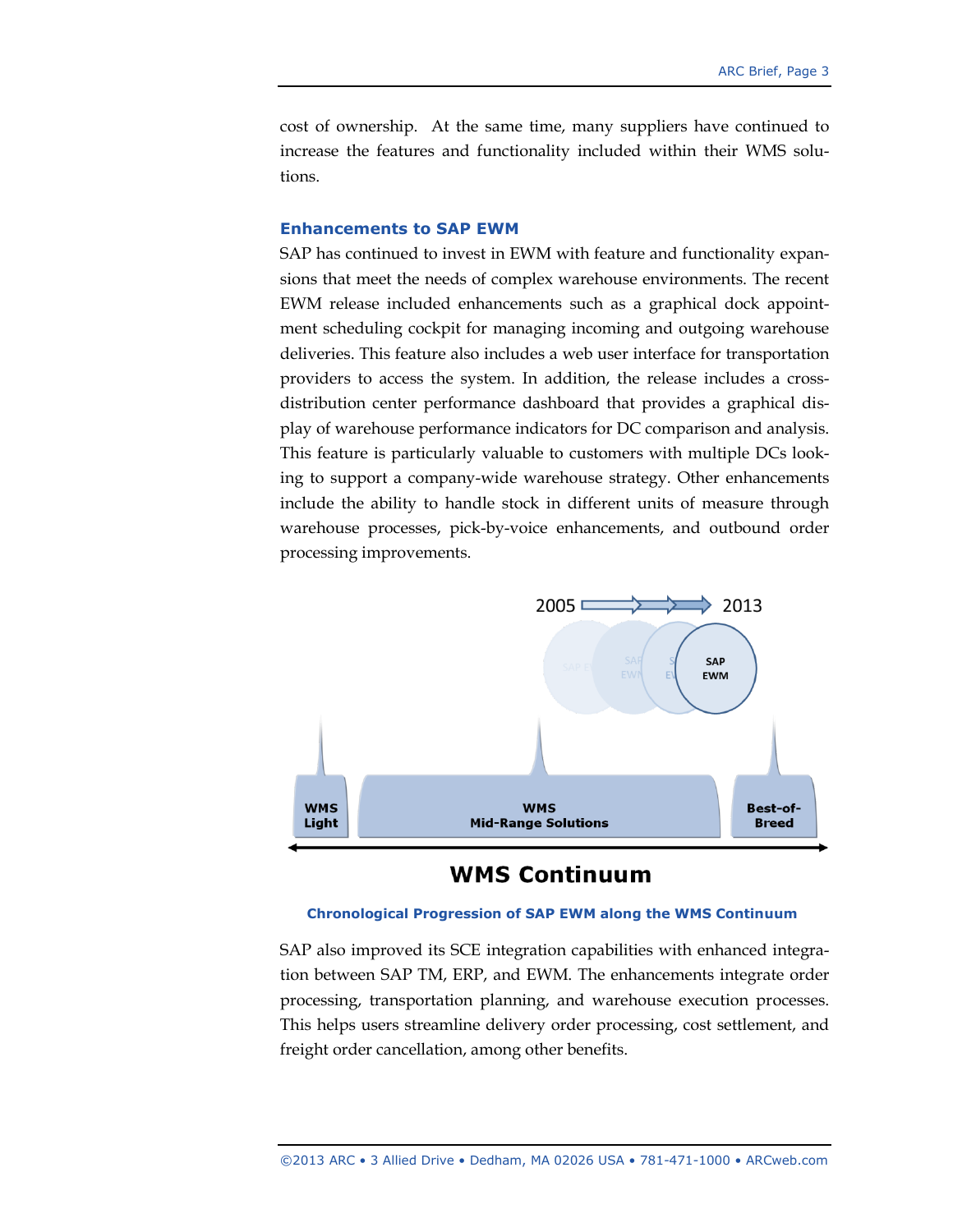### **Extensive Customer Adoption of EWM**

SAP EWM has experienced robust growth in user adoption over the last few years. ARC's research on the WMS market shows that SAP EWM grew much faster than the overall WMS market during this time. In fact, SAP was the market share leader in software license revenues in ARC's 2012 WMS

SAP EWM is now being used in a number of complex warehouses and distribution centers where best-of-breed solutions would typically have been used in the past. Consequently, there has also been robust growth in the number of SAP implementation success stories. Global Market Research Study. Currently, more than 500 sites are live with EWM and the solution is now being used across a broad range of industries and in more than 20 countries.

With increased functionality, SAP EWM is now being used in a number of complex warehouses and distribution centers where best-of-breed so-

lutions would typically have been used in the past. Consequently, there has also been robust growth in the number of SAP implementation success stories. These case studies include complex distribution centers that ship direct-to-customers, high-volume put-away, picking and, replenishment operations, and automated warehouses using the EWM Material Flow System (MFS). EWM users are taking advantage of advanced functionality such as slotting, wave management, and cross docking to improve process efficiencies. Examples of specific user benefits reported include:

- Better resource utilization through real-time stock overview and workforce monitoring
- Increased speed and significantly reduced picking error rate through voice-enabled picking process
- Increased picking efficiency through wave management

The profile of warehouse operations in which SAP EWM has been deployed; the functionality currently available and being utilized; and the publicly referenced cases show that it has clearly progressed from a midrange solution. ARC can now confidently include SAP EWM in the best-ofbreed WMS category.

### **The SAP EWM Vision**

SAP has invested heavily in SAP EWM and extended the functional footprint of the solution. The company continues to invest in the product has included a number of interesting enhancements in the next scheduled release.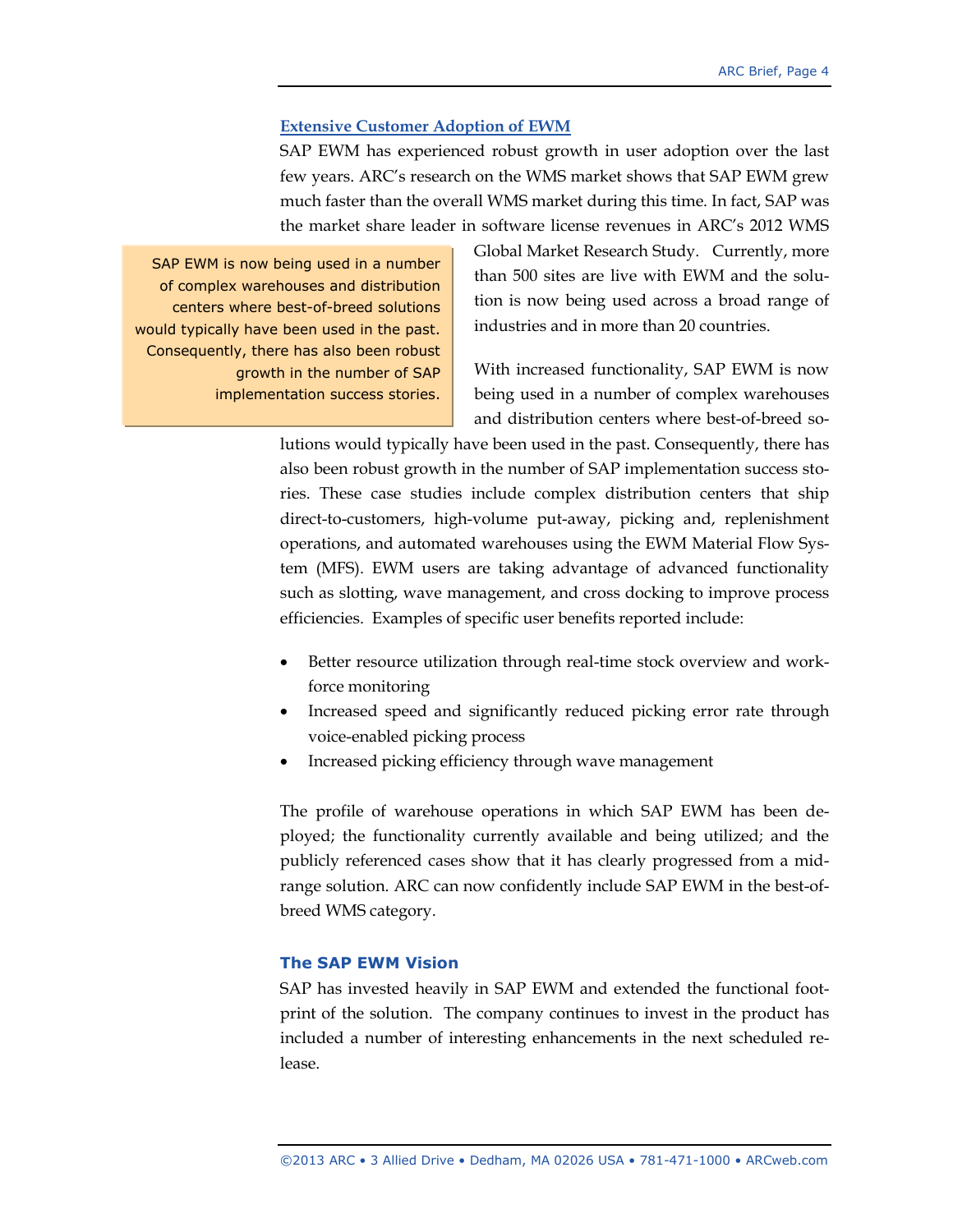According to the company, SAP EWM version 9.1, planned for release in November 2013, will include enhancements such as:

- A shipping cockpit that will serve as user interface for shipping planning and execution monitoring.
- Labor demand planning that will run on HANA
- Enhanced dock appointment scheduling

The SAP EWM shipping cockpit will provide a planning view as well as a shipment execution and monitoring view. The planning view is designed with a drag-and-drop delivery planning interface. It will include objects such as transportation unit, staging area, and carrier assignment and functionality to support wave planning. The view will be augmented with embedded contextual analytics to provide planners with added insight.

The shipment execution and monitoring view will support delivery status processing and monitoring for activities such as vehicle check-in, loading, and check-out. It will offer document printing, invoice triggering, and include contextual analytics in a similar manner to the planning view.

The labor demand planning feature will provide labor shift planning, decision support, and workload analytics. This real-time solution will incorporate actual planned workload with a forecast workload delivered by HANA-based predictive analytics, derived from historical workload data. The feature will include a flexible graphical workload display that can present data for a range of different timeframes or areas of interest such as select warehouses, activity areas, or activities.

The enhanced dock appointment scheduling will extend the current capabilities with features to support efficient handling of incoming and outgoing truck deliveries to warehouse doors. The features will include separate planning and execution views, integration with the EWM shipping cockpit, enhanced planning capabilities, and appointment reporting such as planned vs. actual times.

SAP is also planning interesting enhancements beyond those in version 9.1. The company is already working with customers and partners on augmented reality for the warehouse. This will leverage smart glasses that will display visual instructions, allowing workers to stay focused on their work environment. The solution can visually display information such as a pick list on the inside of the glasses. The user can then drill-down further for